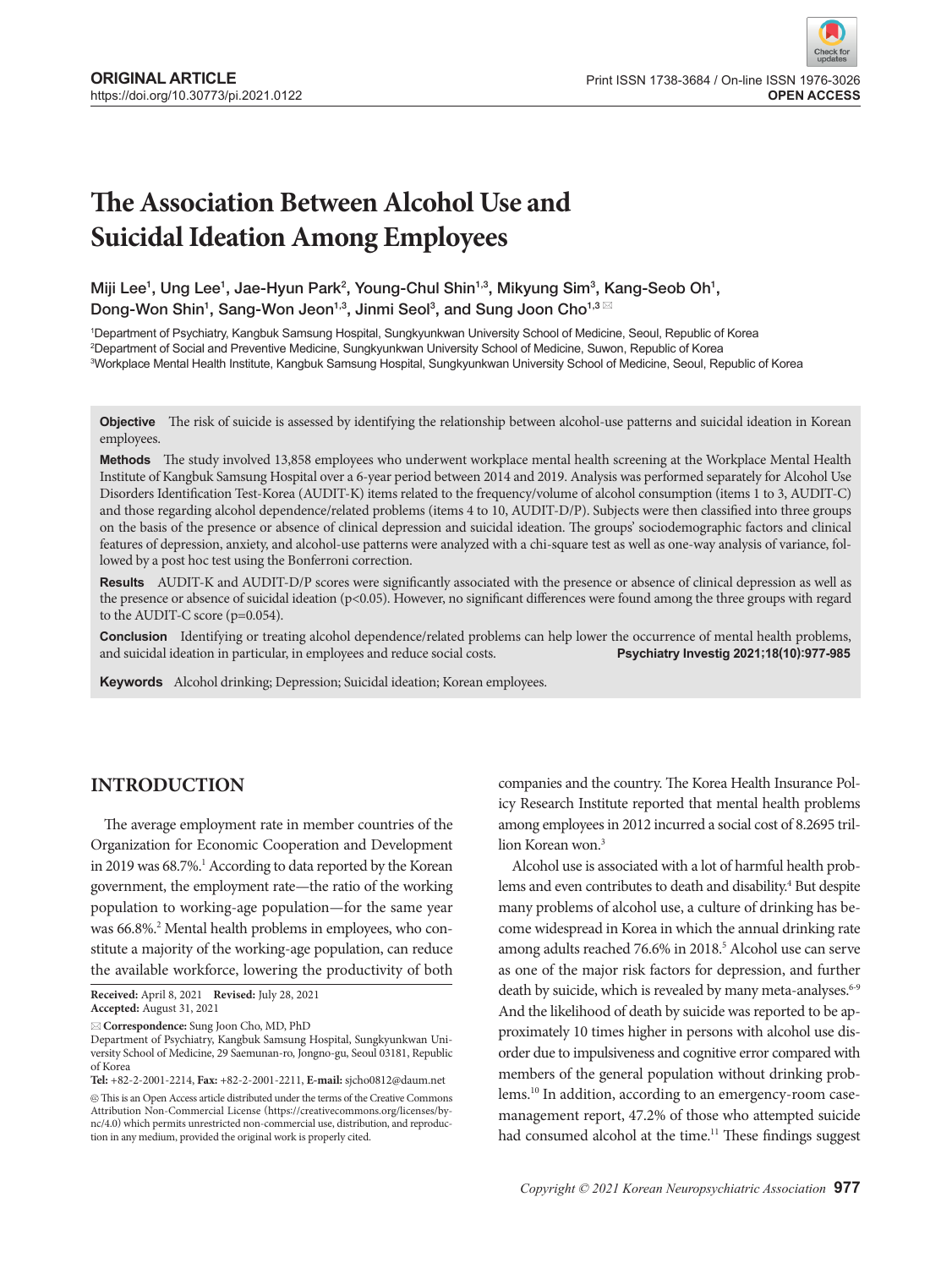the importance of alcohol use in the adult suicide problem. However, most of current studies are targeting the general adult population and few studies conducted on employees who constitute the vast majority of the economically active population. And they were limited to a single group of workers, such as firefighters and soldiers.<sup>12,13</sup>

In Korea, the suicide death rate is high, as shown in a 2019 report by Statistics Korea; in 2018, the number of suicides per 100,000 people was 26.6 which is much higher than the OECD average of 11.0.<sup>1,14</sup> However, target populations in research on suicidal ideation in Korea have been limited largely to the young and elderly.15 It is therefore necessary to investigate suicidal ideation among employees. A better understanding of the relationship between alcohol-use patterns and depression and suicidal ideation in employees may make possible early assessments of the risk of suicide on the basis of the alcohol use, even if an employee does not complain of suicidal ideation. We therefore conducted a cross-sectional examination of the relationship between alcohol use, depression, and suicidal ideation among the employed in Korea, where drinking culture is widespread.

# **METHODS**

## **Study subjects**

The study evaluated 15,360 male and female workers ranging in age from 20 to 65 years who underwent workplace mental health screening at the Workplace Mental Health Institute of Kangbuk Samsung Hospital over a 6-year period between 2014 and 2019. The subjects were office or manufacturing-facility workers at one of the country's 52 public institutions or large companies. Of those, 1,502 workers who did not manifest clinical depression symptoms (a Center for Epidemiological Studies-Depression Scale score lower than 16 points) but had suicidal ideation were excluded. Data for a total of 13,858 workers were analyzed (Figure 1).

The study was approved by the Kangbuk Samsung Hospital Institutional Review Board (IRB No. KBSMC 2019-01-042). Written consent forms were not obtained because the study was conducted using anonymized data only.

## **Measurements**

## **Sociodemographic factors**

Information on age, sex, marital status, education level, job title, and body mass index (BMI) of the study subjects was collected. Marital status included single, married, and others such as divorced, separated, or widowed. Education level either an associate degree or below or bachelor's degree or above. Job title included staff, senior staff, assistant manager, manag-



**Figure 1.** Classification of subjects into groups. Group 1: participants who had no clinical depression and no suicidal ideation; Group 2: participants who had clinical depression and no suicidal ideation; Group 3: participants who had clinical depression and suicidal ideation; O: with clinical depression or with suicidal ideation; X: without clinical depression or without suicidal ideation. SI, suicidal ideation.

er, deputy general manager, general manager, executive, and others.

#### **Assessment of alcohol consumption levels**

Alcohol consumption was assessed using a version of the Alcohol Use Disorders Identification Test standardized for Koreans (AUDIT-K). The AUDIT-K consists of 10 items, including three regarding the frequency and volume of alcohol consumption in the past year, three regarding alcohol dependence, and four regarding problematic drinking behavior. Each item is given a score between 0 and 4 points.<sup>16</sup> In this study, analysis was performed separately for the AUDIT-K items related to the frequency/volume of alcohol consumption and those regarding alcohol dependence/related problems. The items regarding the frequency/volume of alcohol consumption are items 1 through 3, which have already been used as a screening tool for alcohol use disorder and were defined as AUDIT-alcohol consumption questions (AUDIT-C) in a study by Bush et al.<sup>17</sup> The remaining AUDIT-K items, 4 through 10, were defined as alcohol dependence/related problem questions (AUDIT-D/P). This study aimed to examine whether AUDIT-D/P scores are significantly associated with suicidal ideation in employees, as compared to those for AU-DIT-C.

## **Assessment of suicidal ideation**

Suicidal ideation was assessed using one of the items regarding suicidal ideation and suicide attempts included in the Korea National Health and Nutrition Examination Survey: "Have you had a suicidal thought in the past year?."18 Subjects selected one of the following answers: "I have never had such thoughts," "I have sometimes had such thoughts," and "I al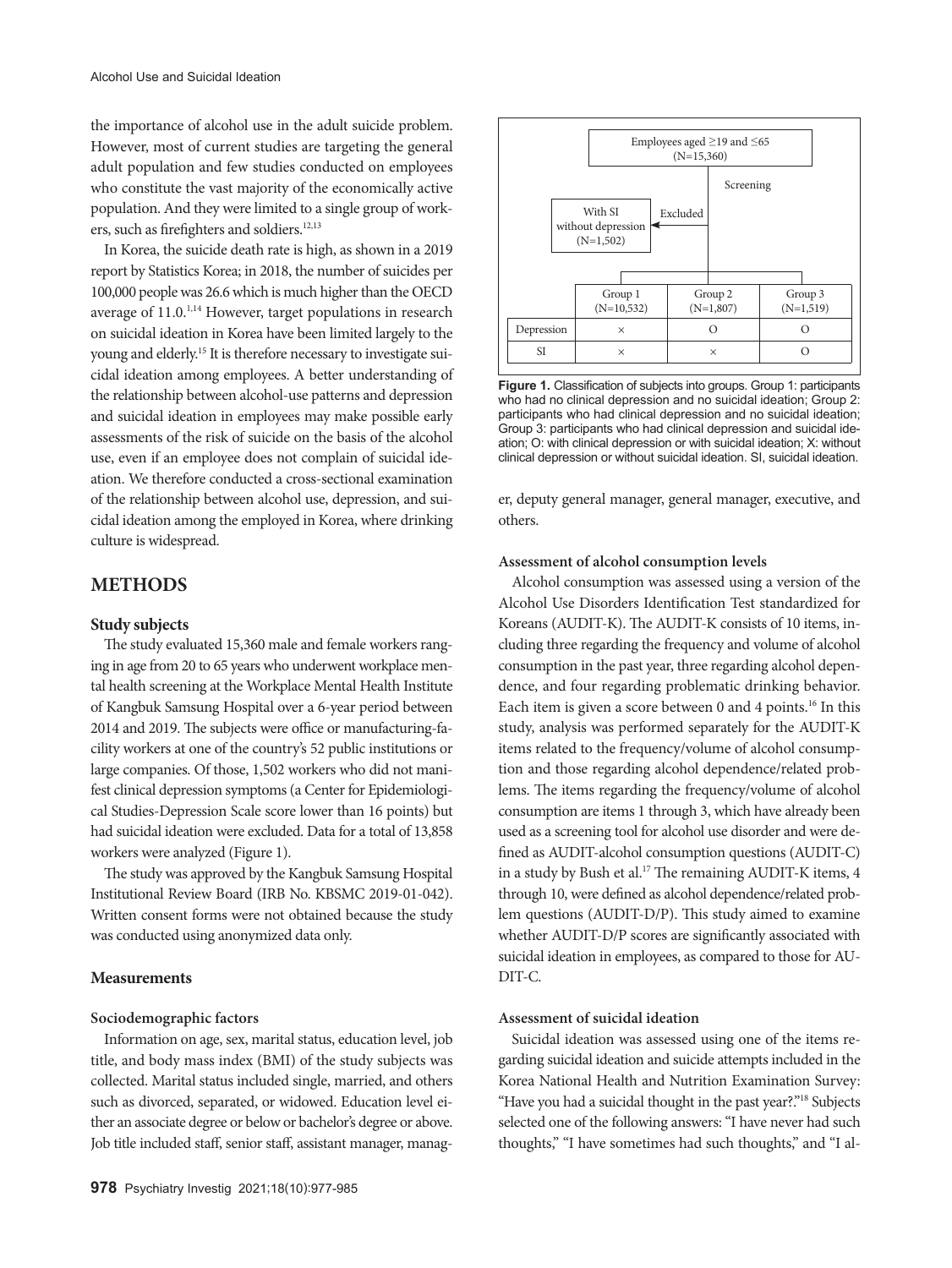most always have such thoughts." The subjects who responded that they never had suicidal thoughts were classified as not having suicidal ideation, and those who responded that they sometimes or almost always have suicidal thoughts were classified as having suicidal ideation.

# **Assessment of depression**

Depression was assessed using the Korean version of the Center for Epidemiological Studies-Depression Scale (CES-D),<sup>19</sup> which is the most widely used screening test for the evaluation of the level of depression in adults. The CES-D is a selfreporting test comprising 20 items. The higher the total score, the more severe the depression. In this study, to increase the sensitivity in screening for depression, those with a total CES-D score of 16 or higher were deemed clinically depressed.<sup>20</sup>

# **Classification of subjects into groups**

Of the 15,360 subjects, the 10,532 who were not determined to be clinically depressed (due to a CES-D score below 16) and responded that they did not have suicidal thoughts were assigned to Group 1; the 1,807 who were determined to be clinically depressed (due to a CES-D score of 16 or higher) and responded that they did not have suicidal thoughts were assigned to Group 2; and the 1,519 who were determined to be clinically depressed (a CES-D score of 16 or higher) and responded that they had suicidal thoughts were assigned to Group 3. There is a temporal discordance between suicidal thoughts and clinical depression assessments.<sup>18,19</sup>

# **Clinical features in other mental health areas**

The Korean version of the Beck Anxiety Inventory (BAI)<sup>21</sup> and the World Health Organization Quality of Life (WHO- $QOL)^{22}$  tools were used to assess anxiety and quality of life, respectively. To assess stress, the Perceived Stress Scale (PSS),<sup>23</sup> the Daily Life Stressors Scale (DLSS),<sup>24</sup> and the Korean Occupational Stress Scale (KOSS)<sup>25</sup> were used. Finally, the Korean version of the Connor-Davidson Resilience Scale (K-CD-RISC)<sup>26</sup> was administered to assess resilience.

## **Statistical analysis**

All measurements were written through a questionnaire, then we coded and anonymized. The data were analyzed using PASW Statistics for Windows, Version 18.0 (SPSS Inc., Chicago, IL, USA) A p value<0.05 was considered significant. First, to examine the sociodemographic factors and characteristics on major variables, descriptive statistics were computed for each variable. Subjects were the assigned to groups on the basis of the presence or absence of clinical depression and suicidal ideation. Those without clinical depression and suicidal ideation (Group 1), those with clinical depression but without suicidal ideation (Group 2), and those with both clinical depression and suicidal ideation (Group 3). The groups' sociodemographic factors and clinical features of depression, anxiety, and alcohol consumption were analyzed with chisquare tests as well as one-way analysis of variance, followed by post hoc tests using the Bonferroni correction. We also performed multiple logistic regression models to evaluate the association between groups and clinical features; CES-D, BAI, WHO-QOL, PSS, DLSS, KOSS, K-CD-RISC, AUDIT-K.

# **RESULTS**

## **Sociodemographic factors**

Of the 13,858 subjects, 8,216 (59.3%) were male and 5,642 (40.7%) were female. In total, 3,326 subjects scored 16 or higher on the CES-D, and were determined to have significant depression symptoms; of these, 1,519 reported having suicidal thoughts. Accordingly, 10,532 subjects were assigned to Group 1 (a CES-D score below 16 and no suicidal ideations), 1,807 to Group 2 (a CES-D score of 16 or higher and no suicidal ideations), and 1,519 to Group 3 (a CES-D score of 16 or higher and suicidal ideations) (Figure 1). The results of a comparison of the groups are presented in Table 1. Moving from Groups 1 to 3, the proportion of female subjects increased (p<0.001), the proportion of married subjects decreased ( $p<0.001$ ), and the proportion of subjects with less education increased (p< 0.001). In addition, the proportion of subjects with a lower job title such as staff and senior staff increased compared with the proportion of subjects who were mid- or high-level managers (p<0.001) (Table 1).

## **Mental health clinical features**

CES-D scores were  $5.57\pm4.17$  points for Group 1,  $23.26\pm7.43$ for Group 2, and 27.32±9.36 for Group 3. Likewise, BAI scores (which are indicative of the level of anxiety) and of the various scales measuring job stress (KOSS), perceived stress (PSS), and stress in a variety of everyday events (DLSS) were elevated in Group 2 compared with Group 1, and in Group 3 compared with Group 2 (p<0.001). Between-group differences were found to be significant ( $p$ <0.001) in the post hoc test, as well. The higher the K-CD-RISC and WHO-QOL scores, the higher the levels of resilience and quality of life, respectively. In both measures, the scores were highest in Group 1 and lowest in Group 3. The differences were statistically significant (p<0.001) (Table 2).

# **Analysis of the link between suicidal ideation and alcohol**

Both AUDIT-K and AUDIT-D/P scores were significantly associated with the presence or absence of clinical depression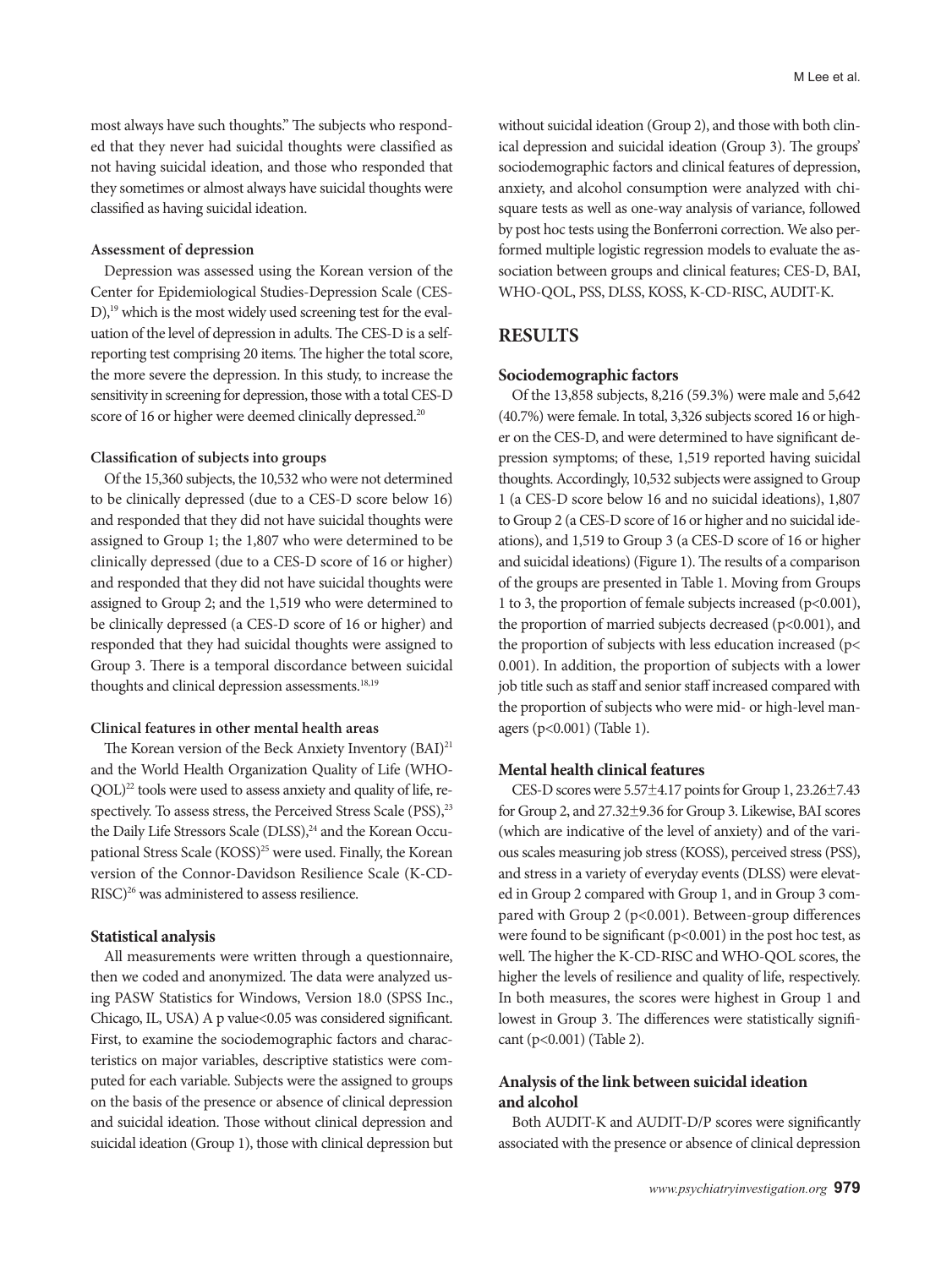| Table 1. Sociodemographic characteristics of employees |  |
|--------------------------------------------------------|--|
|--------------------------------------------------------|--|

|                              | Group 1 (N=10,532)       | Group 2 (N=1,807)        | Group 3 (N=1,519)        |  |
|------------------------------|--------------------------|--------------------------|--------------------------|--|
|                              | $N$ (%) or mean $\pm$ SD | $N$ (%) or mean $\pm$ SD | $N$ (%) or mean $\pm$ SD |  |
| Age                          | 39.87±9.448              | 36.56±9.123              | 37.11±8.802              |  |
| Sex                          |                          |                          |                          |  |
| Male                         | 6,661(63.3)              | 882 (48.8)               | 673 (44.2)               |  |
| Female                       | 3,870 (36.7)             | 924(51.1)                | 848 (55.8)               |  |
| BMI                          | 23.43±3.74               | 23.08±4.40               | 23.21±4.94               |  |
| Marital status               |                          |                          |                          |  |
| Single                       | 3,086 (29.3)             | 775 (42.9)               | 642 (42.2)               |  |
| Married                      | 6,813(64.7)              | 898 (49.7)               | 735 (48.3)               |  |
| Others                       | 184(1.7)                 | 48(2.6)                  | 62(4.1)                  |  |
| Education                    |                          |                          |                          |  |
| High school/associate degree | 3,061(29.0)              | 564 (31.2)               | 490 (32.3)               |  |
| Bachelor's degree or greater | 7,022(66.7)              | 1,157(64.0)              | 949 (62.5)               |  |
| Position                     |                          |                          |                          |  |
| Staff                        | 2,290(21.7)              | 503(27.8)                | 400(26.3)                |  |
| Senior staff                 | 2,471(23.5)              | 460(25.5)                | 419 (27.5)               |  |
| Assistant manager            | 1,734(16.5)              | 291(16.1)                | 255(16.8)                |  |
| Manager                      | 1,461(13.9)              | 213(11.8)                | 181 (11.9)               |  |
| Deputy general manager       | 1,017(9.7)               | 112(6.2)                 | 117(7.7)                 |  |
| General manager              | 668(6.3)                 | 64(3.5)                  | 30(2.0)                  |  |
| Executive                    | 383(3.6)                 | 37(2.0)                  | 19(1.2)                  |  |
| Others                       | 506(4.8)                 | 126(7.0)                 | 98 (6.4)                 |  |

Group 1: participants who had no clinical depression and no suicidal ideation; Group 2: participants who had clinical depression and no suicidal ideation; Group 3: participants who had clinical depression and suicidal ideation. SD, standard deviation; BMI, body mass index

**Table 2.** Psychiatric clinical features between groups

|             | Group 1<br>$(N=10,532)$<br>$Mean \pm SD$ | Group 2<br>$(N=1,807)$<br>$Mean \pm SD$ | Group 3<br>$(N=1,519)$<br>$Mean \pm SD$ | p value                | Group $1 & 2$<br>p value | Group $2 \& 3$<br>p value | Group $1 & 3$<br>p value |
|-------------|------------------------------------------|-----------------------------------------|-----------------------------------------|------------------------|--------------------------|---------------------------|--------------------------|
| CES-D       | $5.57 \pm 4.17$                          | $23.26 \pm 7.43$                        | $27.32 \pm 9.36$                        | $< 0.001$ <sup>*</sup> | $< 0.001*$               | $< 0.001$ <sup>*</sup>    | $< 0.001$ <sup>*</sup>   |
| BAI         | $3.96 \pm 4.61$                          | $14.39 + 8.92$                          | $19.34 \pm 10.51$                       | $< 0.001*$             | $< 0.001*$               | $< 0.001*$                | $< 0.001*$               |
| WHO-OOL     | $57.13 \pm 7.89$                         | $48.61 \pm 6.88$                        | $44.09 \pm 7.02$                        | $< 0.001*$             | $< 0.001*$               | $< 0.001*$                | $< 0.001*$               |
| <b>PSS</b>  | $14.67 \pm 4.72$                         | $21.42 \pm 4.57$                        | 23.49 ± 4.72                            | $< 0.001$ *            | $< 0.001*$               | $< 0.001*$                | $< 0.001$ <sup>*</sup>   |
| <b>DLSS</b> | $3.34 \pm 2.70$                          | $6.89 \pm 3.26$                         | $8.91 \pm 3.77$                         | $< 0.001*$             | $< 0.001*$               | $< 0.001*$                | $< 0.001*$               |
| <b>KOSS</b> | $59.05 \pm 8.79$                         | $67.02 \pm 8.67$                        | $69.72 + 9.00$                          | $< 0.001*$             | $< 0.001*$               | $< 0.001*$                | $< 0.001*$               |
| K-CD-RISC   | $67.27 \pm 14.64$                        | 55.48 ± 14.51                           | 49.70 ± 15.48                           | $< 0.001*$             | $< 0.001*$               | $< 0.001*$                | $< 0.001*$               |

Values are presented as mean±standard deviation (95% confidence interval). \*p<0.05; Bonferroni correction is used. Group 1: participants who had no clinical depression and no suicidal ideation; Group 2: participants who had clinical depression and no suicidal ideation; Group 3: participants who had clinical depression and suicidal ideation. SD, standard deviation; CES-D, The Center for Epidemiologic Studies-Depression Scale; BAI, Beck Anxiety Inventory; WHO-QOL, World Health Organization Quality of Life; PSS, Perceived Stress Scale; DLSS, Daily Life Stressors Scale; KOSS, Korean Occupational Stress Scale; K-CD-RISC, The Korean version of the Connor-Davidson Resilience Scale

as well as the presence or absence of suicidal ideation (Table 3). However, there was no significant difference among the three groups with regard to the AUDIT-C score (p=0.054).

When analysis was performed on individual AUDIT-K items, only item 1 of those included in AUDIT-C ("How frequently do you drink?") was associated with suicidal ideation (p=0.001), and none of the remaining AUDIT-C items were associated with either suicidal ideation or clinical depression. In contrast, most AUDIT-D/P items were associated with suicidal ideation and clinical depression, with two exceptions: item 6 was not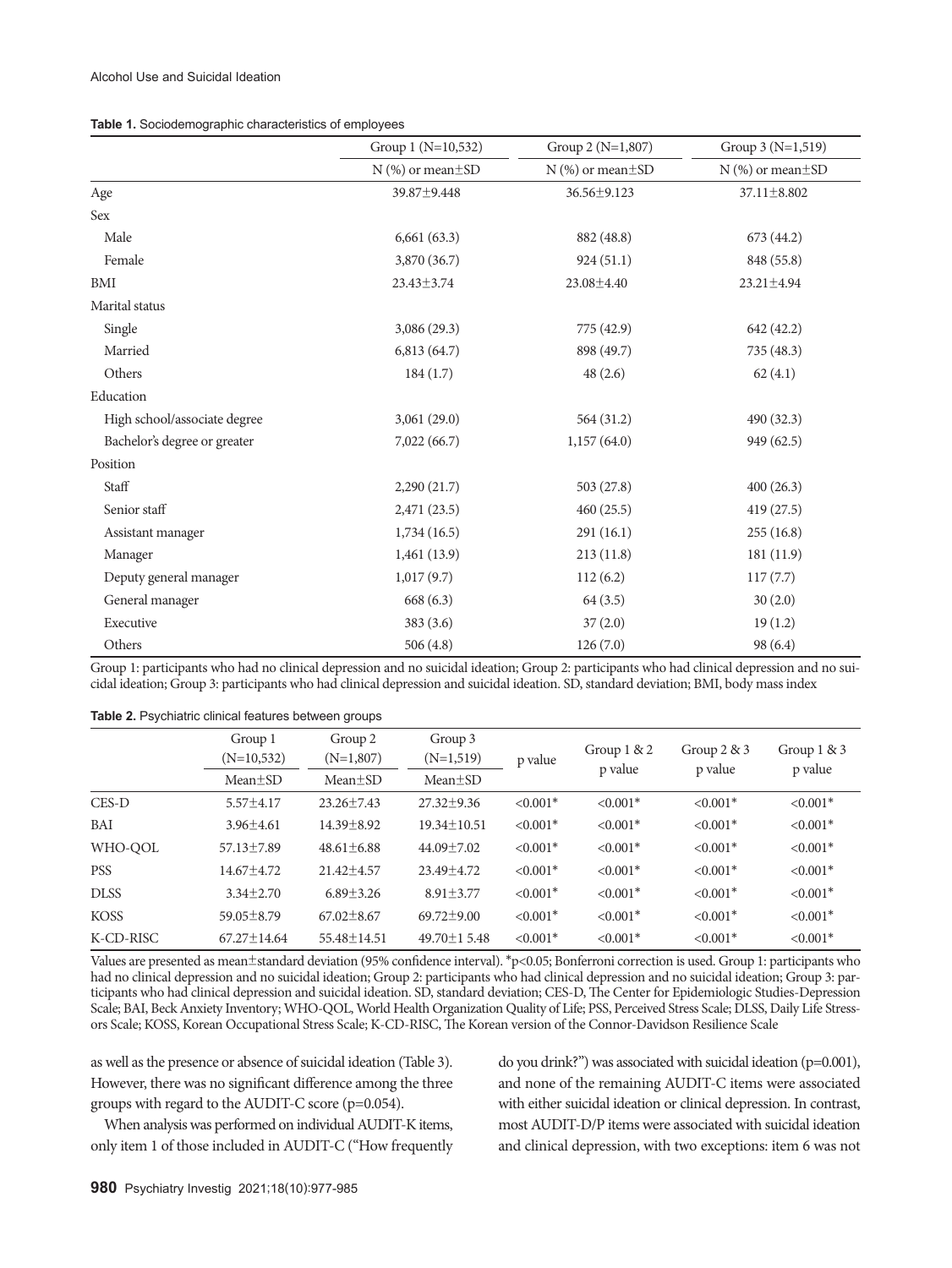|                 | Group 1          | Group 2          | Group 3          |             | Group $1 & 2$          | Group $2 \& 3$<br>p value | Group $1 & 3$ |
|-----------------|------------------|------------------|------------------|-------------|------------------------|---------------------------|---------------|
|                 | $(N=10,532)$     | $(N=1,807)$      | $(N=1,519)$      | p value     |                        |                           |               |
|                 | $Mean \pm SD$    | $Mean \pm SD$    | $Mean \pm SD$    |             | p value                |                           | p value       |
| <b>AUDIT-K</b>  | $7.66 \pm 6.13$  | $8.51 \pm 7.08$  | $9.74 \pm 7.93$  | $< 0.001*$  | $< 0.001*$             | $< 0.001*$                | $< 0.001*$    |
| AUDIT-C         | $5.22 \pm 3.32$  | $5.20 \pm 3.45$  | $5.44 \pm 3.55$  | 0.054       | 1.000                  | 0.120                     | 0.058         |
| <b>AUDIT 1</b>  | $1.92 \pm 1.024$ | $1.93 \pm 1.106$ | $2.02 \pm 1.119$ | $0.001*$    | 1.000                  | $0.026*$                  | $0.001*$      |
| <b>AUDIT2</b>   | $1.95 \pm 1.365$ | $1.97 \pm 1.403$ | $1.98 \pm 1.449$ | 0.706       | 1.000                  | 1.000                     | 1.000         |
| <b>AUDIT3</b>   | $1.79 \pm 1.186$ | $1.81 \pm 1.208$ | $1.86 \pm 1.277$ | 0.107       | 1.000                  | 0.926                     | 0.121         |
| AUDIT-D/P       | $2.44\pm3.56$    | $3.30 \pm 4.35$  | $4.30 \pm 5.10$  | $< 0.001*$  | $< 0.001$ <sup>*</sup> | $< 0.001*$                | $< 0.001$ *   |
| <b>AUDIT4</b>   | $0.54 \pm 0.897$ | $0.76 \pm 1.079$ | $0.92 \pm 1.168$ | $< 0.001*$  | $< 0.001*$             | $< 0.001*$                | $< 0.001*$    |
| <b>AUDIT 5</b>  | $0.30 \pm 0.600$ | $0.46 \pm 0.775$ | $0.57 \pm 0.851$ | $< 0.001*$  | $< 0.001*$             | $< 0.001*$                | $< 0.001*$    |
| <b>AUDIT 6</b>  | $0.15 \pm 0.471$ | $0.23 \pm 0.615$ | $0.27 \pm 0.678$ | $< 0.001*$  | $< 0.001*$             | 0.134                     | $< 0.001*$    |
| <b>AUDIT7</b>   | $0.52 \pm 0.746$ | $0.72 \pm 0.919$ | $0.90 \pm 1.034$ | $< 0.001*$  | $< 0.001*$             | $< 0.001*$                | $< 0.001*$    |
| <b>AUDIT 8</b>  | $0.49 \pm 0.745$ | $0.62 \pm 0.887$ | $0.73 \pm 0.939$ | $< 0.001$ * | $< 0.001$ <sup>*</sup> | $0.001*$                  | $< 0.001$ *   |
| <b>AUDIT9</b>   | $0.19 \pm 0.693$ | $0.23 \pm 0.775$ | $0.40 \pm 1.007$ | $< 0.001*$  | 0.231                  | $< 0.001*$                | $< 0.001*$    |
| <b>AUDIT 10</b> | $0.57 \pm 1.277$ | $0.79 \pm 1.492$ | $1.06 \pm 1.639$ | $< 0.001*$  | $< 0.001*$             | $< 0.001*$                | $< 0.001*$    |

**Table 3.** Individual AUDIT-K factor analysis of groups

Values are presented as mean±standard deviation (95% confidence interval). \*p<0.05; Bonferroni correction is used. Group 1: participants who had no clinical depression and no suicidal ideation; Group 2: participants who had clinical depression and no suicidal ideation; Group 3: participants who had clinical depression and suicidal ideation. SD, standard deviation; AUDIT-K, Alcohol Use Disorders Identification Test-Korea; AUDIT-C, Alcohol Use Disorders Identification-Alcohol Consumption Score; AUDIT-D/P, Alcohol Use Disorders Identification-Alcohol Dependent-related Problem Score

associated with suicidal ideation (p=0.134) and item 9 was not associated with clinical depression (p=0.231) (Table 3).

With regard to alcohol use, both the rate of drinking and drinking behavior as well as physiological sensitivity to alcohol varied by sex and age. Consequently, additional analysis was performed after the data were grouped by the participants' sex and age (ages 20–29 , 30–39, and 40 years old and older) (Table 4). In the additional analyses, AUDIT-D/P was also significantly associated with suicidal ideation in all sex and age groups ( $p<0.05$ ), with the exception of men in their 30s ( $p=$ 0.213). AUDIT-D/P was also significantly associated with clinical depression in all sex and age groups ( $p<0.05$ ), with the exception of women in their 30s (p=0.055) (Table 4).

# **DISCUSSION**

The present study examined various factors associated with suicidal ideation in employees, including depression, anxiety, stress and alcohol. The findings demonstrated that alcohol dependence/related problems after drinking in particular, were linked to both depression and suicidal ideation. Regarding the effect of drinking on suicidal ideation, Gallyer et al.<sup>12</sup> found in a study of 944 firefighters that drinking problems as well as workplace stress were linked to suicidal ideation. In a study of 1,582 soldiers, Cohen et al.<sup>13</sup> reported that alcohol dependence and depression interacted with each other to increase the risk of suicidal ideation. However, previous studies<sup>12,13</sup> were limited to specific occupations such as firefighters and soldiers, and no studies categorized the frequency/volume of alcohol consumption and alcohol dependence/related problems according to alcohol-use patterns. This study is the first to show a link between alcohol use and suicidal ideation using data from more than 15,000 workers across several occupations. Worker suicides incur a great social cost and induce a great deal of mental stress in colleagues.27 The present study shows which alcohol-use patterns are linked to suicidal ideation, focusing on workers in Korea, where drinking culture is widespread.

In analyses of all subjects, AUDIT-D/P but not AUDIT-C was associated with clinical depression and suicidal ideation (Figure 2). In analyses of the subjects grouped by age and sex, AUDIT-D/P scores were associated with clinical depression in all age and sex groups, except for women in their 30s, whereas AUDIT-C scores were not associated with clinical depression in any of the groups. This finding suggests that depression is linked to alcohol dependence and other related problematic behaviors, rather than the frequency and volume of alcohol consumption. In addition, suicidal ideation was associated with AUDIT-D/P scores in all age and sex groups, except for men in their 30s. These findings are largely in line with the results of analysis performed on all subjects. Depression and alcohol-use disorders are interrelated diseases and the temporal relationship is complex.28,29 The findings of this study should be interpreted with caution. The researchers consid-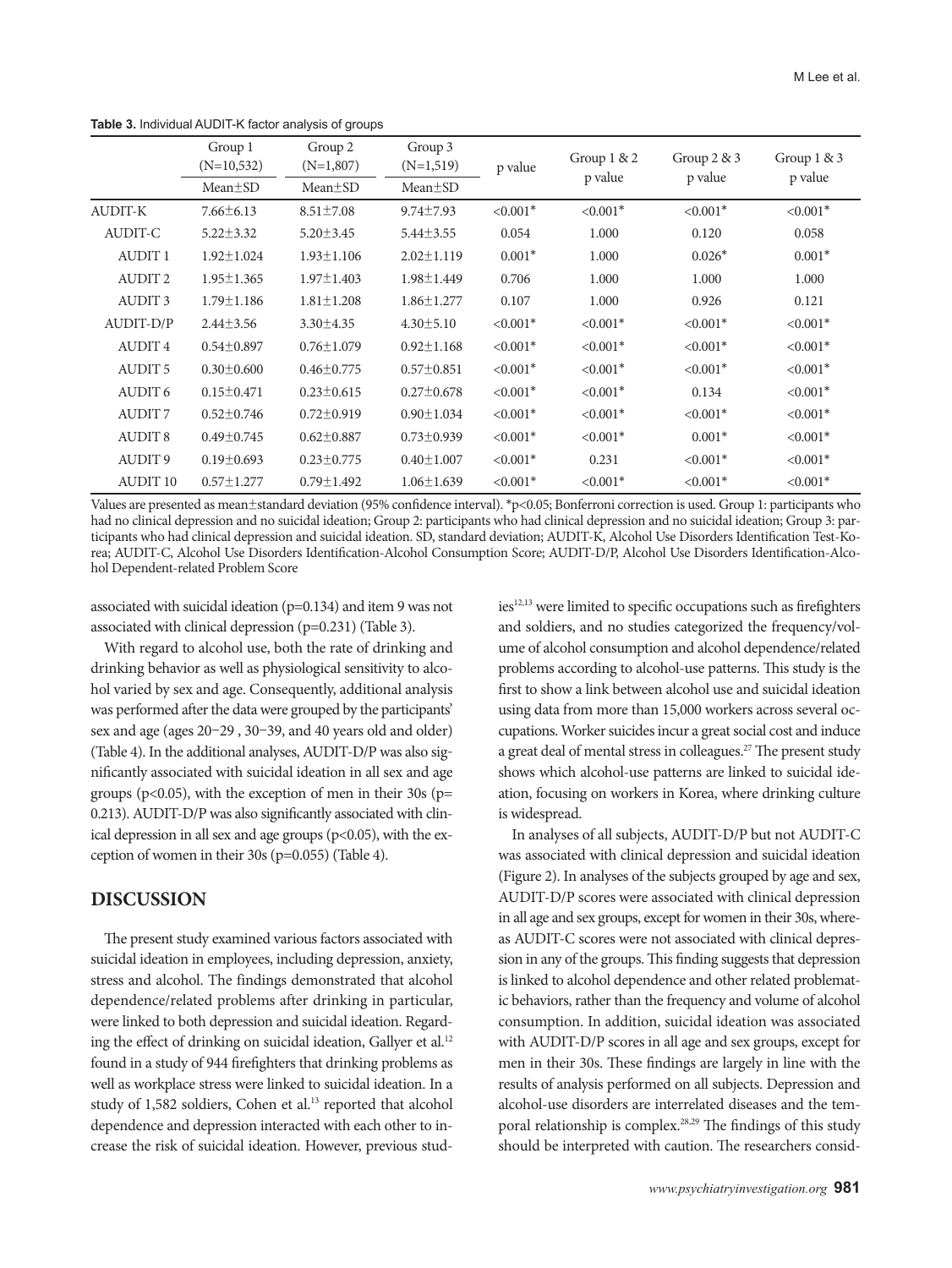|                  | Group 1          | Group 2          | Group 3           | p value     | Group 1 & 2 | Group 2 & 3 | Group 1 & 3 |
|------------------|------------------|------------------|-------------------|-------------|-------------|-------------|-------------|
|                  | Mean±SD          | $Mean \pm SD$    | $Mean \pm SD$     |             | p value     | p value     | p value     |
| Male (N)         | 6,659            | 881              | 673               |             |             |             |             |
| 20s              |                  |                  |                   |             |             |             |             |
| <b>AUDIT-K</b>   | $8.87 \pm 5.619$ | $9.86 \pm 6.958$ | 11.94±7.441       | $< 0.001*$  | 0.220       | 0.052       | $< 0.001*$  |
| <b>AUDIT-C</b>   | $6.24 \pm 2.852$ | $6.36 \pm 3.410$ | $6.72 \pm 3.122$  | 0.432       | 1.000       | 1.000       | 0.586       |
| AUDIT-D/P        | $2.63 \pm 3.577$ | 3.50±4.359       | $5.23 \pm 5.153$  | $< 0.001*$  | $0.043*$    | $0.006*$    | $< 0.001*$  |
| 30s              |                  |                  |                   |             |             |             |             |
| <b>AUDIT-K</b>   | $9.18 \pm 6.291$ | 10.83±7.482      | $11.61 \pm 7.364$ | $< 0.001*$  | $< 0.001*$  | 0.458       | $< 0.001*$  |
| <b>AUDIT-C</b>   | $6.15 \pm 3.132$ | $6.49 \pm 3.543$ | $6.67 \pm 3.227$  | $0.017*$    | 0.214       | 1.000       | $0.045*$    |
| AUDIT-D/P        | $3.04 \pm 3.963$ | $4.31 \pm 4.851$ | $4.94 \pm 5.058$  | $< 0.001*$  | $< 0.001*$  | 0.213       | $< 0.001*$  |
| Over 40s         |                  |                  |                   |             |             |             |             |
| <b>AUDIT-K</b>   | $8.91 \pm 6.204$ | 10.57±7.172      | 12.74±8.439       | $< 0.001*$  | $< 0.001*$  | $< 0.001*$  | $< 0.001*$  |
| <b>AUDIT-C</b>   | $6.07 \pm 3.323$ | $6.27 \pm 3.332$ | $6.79 \pm 3.719$  | $< 0.001*$  | 0.784       | 0.100       | $< 0.001*$  |
| AUDIT-D/P        | $2.83 \pm 3.688$ | $4.30 \pm 4.585$ | 5.95 ± 5.576      | $< 0.001*$  | $< 0.001*$  | $< 0.001*$  | $< 0.001*$  |
| Female (N)       | 3,870            | 925              | 848               |             |             |             |             |
| 20s              |                  |                  |                   |             |             |             |             |
| <b>AUDIT-K</b>   | 7.08±5.849       | $8.07 \pm 6.613$ | $9.02 \pm 8.068$  | $< 0.001*$  | $0.044*$    | 0.212       | $< 0.001*$  |
| AUDIT-C          | $4.65 \pm 2.927$ | $4.93 \pm 3.054$ | $5.03 \pm 3.364$  | 0.114       | 0.413       | 1.000       | 0.221       |
| AUDIT-D/P        | $2.43 \pm 3.620$ | $3.14 \pm 4.216$ | 3.99±5.395        | $< 0.001*$  | $0.018*$    | $0.031*$    | $< 0.001*$  |
| 30s              |                  |                  |                   |             |             |             |             |
| <b>AUDIT-K</b>   | $5.55 \pm 5.482$ | $6.17\pm6.121$   | $7.84 \pm 7.192$  | $< 0.001$ * | 0.212       | $< 0.001*$  | $< 0.001*$  |
| <b>AUDIT-C</b>   | $3.73 \pm 2.884$ | 3.87±2.982       | $4.41 \pm 3.206$  | $< 0.001*$  | 1.000       | $0.037*$    | $< 0.001*$  |
| AUDIT-D/P        | $1.82 \pm 3.168$ | $2.30 \pm 3.766$ | $3.43 \pm 4.559$  | $< 0.001*$  | 0.055       | $< 0.001*$  | $< 0.001*$  |
| Over 40s         |                  |                  |                   |             |             |             |             |
| <b>AUDIT-K</b>   | $4.02 \pm 4.415$ | $4.74 \pm 5.544$ | $5.86 \pm 6.033$  | $< 0.001*$  | 0.117       | 0.050       | $< 0.001*$  |
| <b>AUDIT-C</b>   | $2.98 \pm 2.708$ | 3.07±2.969       | $3.56 \pm 2.978$  | $0.025*$    | 1.000       | 0.226       | $0.020*$    |
| <b>AUDIT-D/P</b> | $1.04 \pm 2.215$ | $1.67 \pm 3.101$ | $2.31 \pm 3.567$  | $< 0.001*$  | $0.002*$    | $0.030*$    | $< 0.001*$  |

**Table 4.** AUDIT-K–specific factor analysis by age groups

Values are presented as mean±standard deviation (95% confidence interval). \*p<0.05; Bonferroni correction is used. Group 1: participants who had no clinical depression and no suicidal ideation; Group 2: participants who had clinical depression and no suicidal ideation; Group 3: participants who had clinical depression and suicidal ideation. SD, standard deviation; AUDIT-K, Alcohol Use Disorders Identification Test-Korea; AUDIT-C, Alcohol Use Disorders Identification-Alcohol Consumption Score; AUDIT-D/P, Alcohol Use Disorders Identification-Alcohol Dependent-related Problem Score

ered the following reasons for the links between AUDIT-D/P scores (identified as such for the first time in this study) and depression as well as suicidal ideation. First, regarding the association between alcohol dependence and depression, a model of self-administration of alcohol<sup>30</sup> can be considered. The model of self-administration of alcohol refers to self-medication through the consumption of alcohol due to depression. According to the model, to avoid negative feelings such as depression, a drinker consumes progressively larger amounts of alcohol to experience the same level of intoxication, or the individual's tolerance to alcohol increases such that the effect of the same amount of alcohol is reduced. This results in dependence. Second, regarding problematic drinking behaviors, pre-

vious studies in which persons who exhibited problematic behaviors after drinking were compared with those without such problems have found that the risk of major depressive disorder was high in the former.<sup>31</sup> We therefore speculated that clinical depression and suicidal ideation are more likely to occur in drinkers with clear signs of alcohol-related problematic behaviors, because these behaviors caused by alcohol use induce persistent rumination in the drinker, giving rise to further problems, such as low self-esteem.

The AUDIT-K scores differed significantly between the group with both depression and suicidal ideation (Group 3) and the group with neither (Group 1). This is in line with the findings of a previous study in which a logistic regression anal-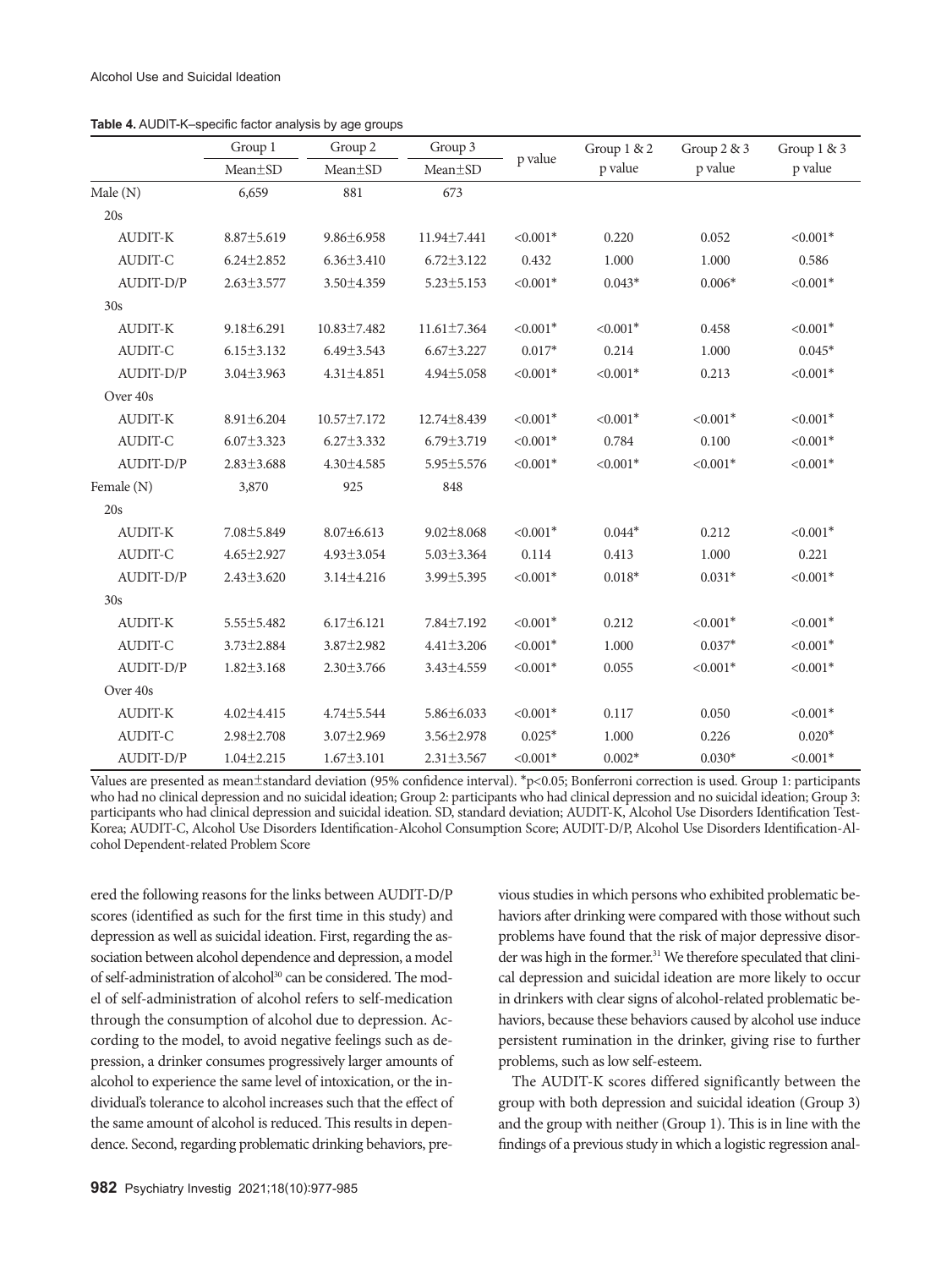

**Figure 2.** Comparison between groups. Group 1: participants who had no clinical depression and no suicidal ideation; Group 2: participants who had clinical depression and no suicidal ideation; Group 3: participants who had clinical depression and suicidal ideation. SI, suicidal ideation; AUDIT-K, Alcohol Use Disorders Identification Test-Korea; AUDIT-C, Alcohol Use Disorders Identification-Alcohol Consumption Score; AUDIT-D/P, Alcohol Use Disorders Identification-Alcohol Dependent-related Problem Score.

ysis was performed on data taken from employees, and which reported that the AUDIT-K score was associated with both depressive mood and suicidal ideation (Figure 2).<sup>32</sup>

Because previous studies have found that drinking behavior differs between men and women,<sup>33,34</sup> we examined the association of drinking behavior with suicidal ideation and clinical depression for men and women separately. All mean scores of the AUDIT-K, AUDIT-C, and AUDIT-D/P items were statistically significantly higher in men than in women. This likely is a function of either gender-differentiated socialization due to conventional gender roles, as shown in a study by Schulte et al.,<sup>33</sup> or a difference in behavioral tendencies of men and women when stressed—that is, women tend to use adaptive strategies (such as talking with close friends), whereas men tend to use a non-adaptive and avoidance strategies (such as drinking), as shown in a study by Parry et al.<sup>35</sup> In addition, from a physiological perspective, alcohol (which is not fat-soluble) remains in the blood for longer in women than in men, resulting in higher blood-alcohol levels as women have a higher percentage of body fat and a lower body water percentage.<sup>36</sup> Compared with men, women avoid drinking because there will be greater physical damage due to alcohol consumption. This may produce a gender difference with regard to the overall frequency and volume of alcohol consumption.

The study has a few limitations. First, it was based on data collected via a self-reporting questionnaire, and not on structured interviews conducted by clinicians. However, the questionnaire items used in the study are commonly utilized; the CES-D and the AUDIT-K are widely used to screen for depression and alcohol dependence, respectively. Second, the subjects of the study were among those who underwent workplace mental health screening at Kangbuk Samsung Hospital, limiting the generalizability of the findings to other workers. Third, the study was cross-sectional in design, no causal relationship between suicidal ideation and alcohol use pattern could be identified. Accordingly, future studies should take confounding factors fully into consideration. Finally, the questionnaires included past-year suicidal ideations and past-week depression. Therefore, it has been possible to have suicidal ideation over the past year, even without the current coexisting depression. So we excluded 1,502 people to eliminate temporal inconsistencies.

The strengths of the present study are as follows. First, it is the first to investigate the link between clinical depression and suicidal ideation in employees separately by the frequency/volume of alcohol consumption and dependence/related problems. Second, far more subjects (>15,000) were involved compared with previous studies, which typically involved only a few thousand. Third, this study targeted multiple occupational groups of office and manufacturing workers at large companies. Previous studies focused on a single occupation, and no study included several subjects working at a number of different institutions as was done in the present study. Our results may provide helpful insights into the understanding of depression and alcohol use pattern in employees, compared with other studies.

In conclusion, this study included a large number of subjects and a wide range of occupations to investigate the relationship between alcohol use and suicidal ideation. The results are can be generalized to all workers, unlike those of previous studies. This was a cross-sectional study and the causal relationship between suicidal ideation and alcohol consumption cannot be derived based on the study findings alone. However, identifying or treating alcohol dependence/ related problems is likely to help lower the occurrence of mental health problems, and suicidal ideation in particular, in employees while reducing social costs. From the perspective of the suicidal process, we studied the suicidal thoughts of workers, but we expect it to be deeply related to their deaths by suicide.37 Clinicians specialized in mental health in workers should be sensitive to the interrelationship between suicidal ideation and alcohol consumption. Additionally, follow-up research should be conducted to identify any causal relationships between suicidal ideation and drinking behavior in workers by controlling various variables.

#### Availability of Data and Material

The datasets generated or analyzed during the study are available from the corresponding author on reasonable request.

#### Conflicts of Interest

The authors have no potential conflicts of interest to disclose.

#### Author Contributions

Conceptualization: Sung Joon Cho, Sang-Won Jeon. Data curation: Mikyung Sim. Formal analysis: Mikyung Sim, Jinmi Seol. Investigation: Miji Lee, Sung Joon Cho. Methodology: Sung Joon Cho, Sang-Won Jeon. Project administration: Young-Chul Shin. Validation: Sang-Won Jeon,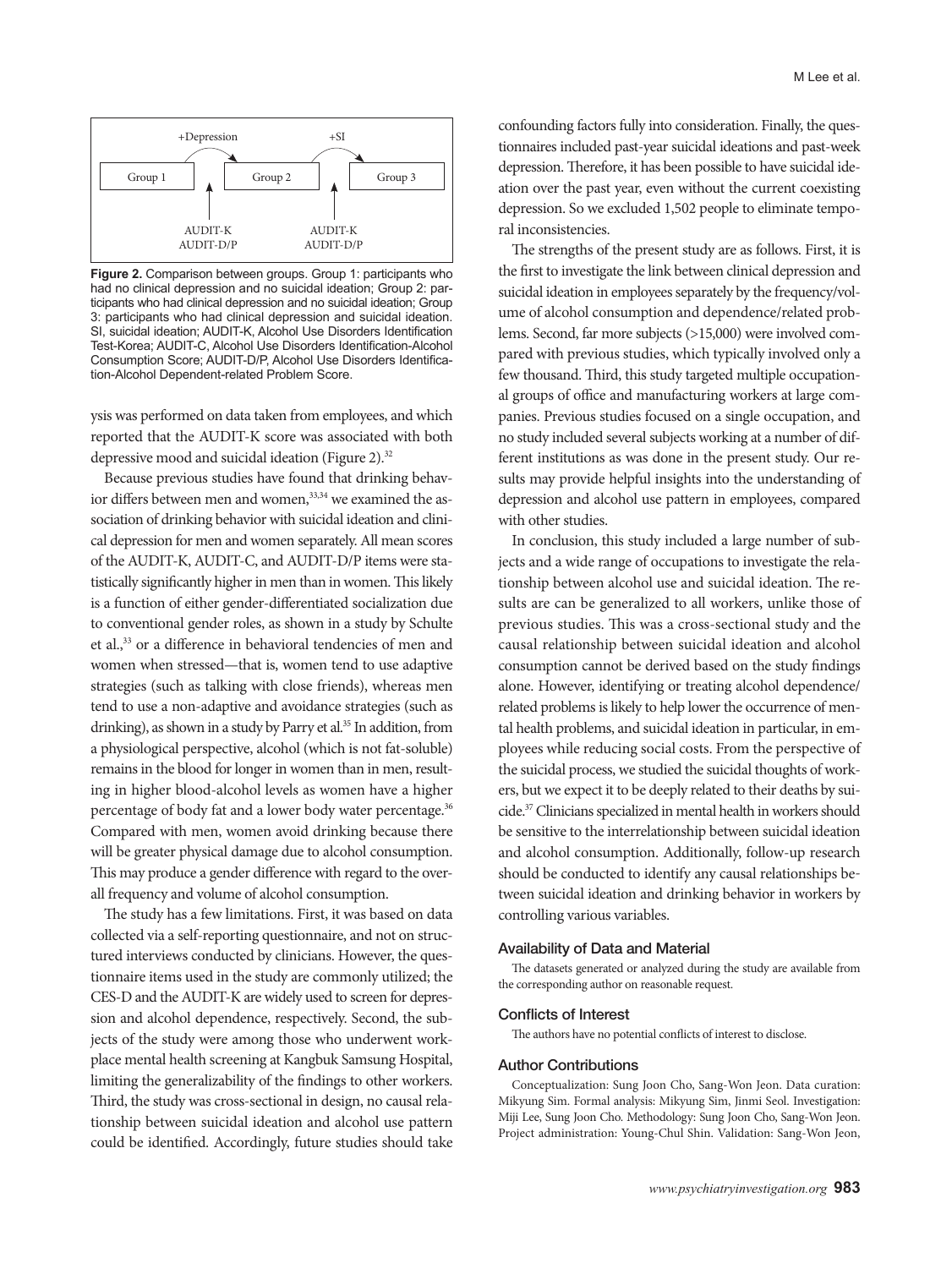Sung Joon Cho, Jae-Hyun Park. Writing—original draft: Miji Lee, Ung Lee, Mikyung Sim, Jinmi Seol. Writing—review & editing: Jae-Hyun Park, Young-Chul Shin, Kang-Seob Oh, Dong-Won Shin, Sang-Won Jeon, Sung Joon Cho.

#### ORCID iDs

Miji Lee https://orcid.org/0000-0002-8063-5326 Ung Lee https://orcid.org/0000-0002-1656-9133 Jae-Hyun Park https://orcid.org/0000-0001-5860-7487 https://orcid.org/0000-0002-1884-4231 Mikyung Sim https://orcid.org/0000-0001-7918-644X Kang-Seob Oh https://orcid.org/0000-0001-9850-1898 Dong-Won Shin https://orcid.org/0000-0001-6082-9599 Sang-Won Jeon https://orcid.org/0000-0002-7828-3296 Jinmi Seol https://orcid.org/0000-0001-9734-7243 Sung Joon Cho https://orcid.org/0000-0001-6981-0931

#### Funding Statement

None

#### **REFERENCES**

- 1. Organisation for Economic Co-operation and Development. Available at: https://data.oecd.org/emp/employment-rate.htm; https://data.oecd. org/healthstat/suicide-rates.htm. Accessed March 10, 2021.
- 2. Korean Statistical Information Service. Employment Rate (OECD). Available at: http://kosis.kr/statHtml/statHtml. do?orgId=101&tblId=DT\_2KAA309\_OECD. Accessed Feb 19, 2021.
- 3. Korea Health Insurance Policy Research Institute. A Study on the Improvement of Mental Health for Office Workers. Available at: http:// oshri.kosha.or.kr. Accessed Feb 19, 2021.
- 4. Rehm J, Baliunas D, Borges GL, Graham K, Irving H, Kehoe T, et al. The relation between different dimensions of alcohol consumption and burden of disease: an overview. Addiction 2010;105:817-843.
- 5. Korea Health Statistics. Korea national health and nutrition examination. Available at: https://knhanes.cdc.go.kr/knhanes/sub04/sub04\_03. do. Accessed Feb 19, 2021.
- 6. Darvishi N, Farhadi M, Haghtalab T, Poorolajal J. Alcohol-related risk of suicidal ideation, suicide attempt, and completed suicide: a metaanalysis. PLoS One 2015;10:e0126870.
- 7. Amiri S, Behnezhad S. Alcohol use and risk of suicide: a systematic review and Meta-analysis. J Addict Dis 2020;38:200-213.
- 8. Li J, Wang H, Li M, Shen Q, Li X, Zhang Y, et al. Effect of alcohol use disorders and alcohol intake on the risk of subsequent depressive symptoms: a systematic review and meta-analysis of cohort studies. Addiction 2020;115:1224-1243.
- 9. Conner KR, Pinquart M, Gamble SA. Meta-analysis of depression and substance use among individuals with alcohol use disorders. J Subst Abuse Treat 2009;37:127-137.
- 10. Wilcox HC, Conner KR, Caine ED. Association of alcohol and drug use disorders and completed suicide: an empirical review of cohort studies. Drug Alcohol Depend 2004;76(Suppl):S11-S19.
- 11. Korea Ministry of Health and Welfare. A Report on the Establishment of Psychological Autopsies for Suicide Deaths and Case Management Services for Suicide attempter in Korea. Available at: http://www. prism.go.kr/homepage/entire/retrieveEntireDetail.do;jsessionid=A94 A30D8781684AA94417803813CFCA4.node02?cond\_research\_ name=&cond\_research\_start\_date=&cond\_research\_end\_ date=&research\_id=1351000-200900219&pageIndex=1400&leftMenu Level=160. Accessed Feb 19, 2021.
- 12. Gallyer AJ, Dougherty SP, Gai AR, Stanley IH, Hom MA, Rogers ML, et al. Problematic alcohol use and suicidal ideation among firefighters: a multi-study investigation of the explanatory roles of perceived burdensomeness and thwarted belongingness. J Affect Disord 2018;238: 281-288.
- 13. Cohen GH, Fink DS, Sampson L, Tamburrino M, Liberzon I, Calabrese JR, et al. Coincident alcohol dependence and depression increases risk of suicidal ideation among Army National Guard soldiers. Ann Epidemiol 2017;27:157-163.e1.
- 14. Korean Statistical Information Service. Cause of death statistics. Available at: http://kostat.go.kr/portal/korea/kor\_nw/1/6/2/index.board. Accessed Feb 19, 2021.
- 15. Kim HC. A study on the characteristics of adult suicide and suicidal type. Korean J Psychol Soc 2006;12:15-33.
- 16. Lee BO, Lee CH, Lee PG, Choi MJ, Namkoong K. Development of Korean version of alcohol use disorders identification test (AUDIT-K): its reliability and validity. J Korean Acad Addict Psychiatry 2000;4:83-92.
- 17. Bush K, Kivlahan DR, McDonell MB, Fihn SD, Bradley KA. The AU-DIT alcohol consumption questions (AUDIT-C): an effective brief screening test for problem drinking. Ambulatory Care Quality Improvement Project (ACQUIP). Alcohol Use Disorders Identification Test. Arch Intern Med 1998;158:1789-1795.
- 18. Korea Health Statistics. Korea National Health and Nutrition Examination Survey. Available at: http://knhanes.cdc.go.kr/knhanes/index.do. Accessed Feb 19, 2021.
- 19. Cho MJ, Kim KH. Use of the Center for Epidemiologic Studies Depression (CES-D) Scale in Korea. J Nerv Ment Dis 1998;186:304-310.
- 20. Radloff LS. The CES-D scale: a self-report depression scale for research in the general population. Appl Psychol Meas 1977;1:385-401.
- 21. Leyfer OT, Ruberg JL, Woodruff-Borden J. Examination of the utility of the Beck Anxiety Inventory and its factors as a screener for anxiety disorders. J Anxiety Disord 2006;20:444-458.
- 22. Min SK, Kim KI, Jung YC, Suh SY, Kim DK. Development of Korean Version of World Health Organization Quality of Life Scale (WHO-QOL). J Korean Neuropsychiatr Assoc 2000;39:571-579.
- 23. Lee J, Shin C, Ko YH, Lim J, Joe SH, Kim S, et al. The reliability and validity studies of the Korean version of the Perceived Stress Scale. Korean J Psychosom Med 2012;20:127-134.
- 24. Kearney CA, Drabman RS, Beasley JF. The trials of childhood: the development, reliability, and validity of the Daily Life Stressors Scale. J Child Fam Stud 1993;2:371-388.
- 25. Chang SJ, Koh SB, Kang D, Kim SA, Kang MG, Lee CG, et al. Developing an occupational stress scale for Korean employees. J Occup Environ Med 2005;17:297-317.
- 26. Baek HS, Lee KU, Joo EJ, Lee MY, Choi KS. Reliability and validity of the korean version of the connor-davidson resilience scale. Psychiatry Investig 2010;7:109-115.
- 27. Kinchin I, Doran CM. The economic cost of suicide and non-fatal suicide behavior in the Australian workforce and the potential impact of a workplace suicide prevention strategy. Int J Environ Res Public Health 2017;14:347.
- 28. Boschloo L, van den Brink W, Penninx BW, Wall MM, Hasin DS. Alcohol-use disorder severity predicts first-incidence of depressive disorders. Psychol Med 2012;42:695-703.
- 29. Davidson KM, Blackburn IM. Co-morbid depression and drinking outcome in those with alcohol dependence. Alcohol Alcohol 1998;33:482- 487.
- 30. Khantzian EJ. Self-regulation and self-medication factors in alcoholism and the addictions. Similarities and differences. Recent Dev Alcohol 1990;8:255-271.
- 31. Adewuya AO. Prevalence of major depressive disorder in Nigerian college students with alcohol-related problems. Gen Hosp Psychiatry 2006; 28:169-173.
- 32. Choi HK, Lee HK. The relations of problem drinking, depressive mood, and suicidal ideation among korean workers. Korean Public Health Res 2016;42:29-40.
- 33. Schulte MT, Ramo D, Brown SA. Gender differences in factors influencing alcohol use and drinking progression among adolescents. Clin Psychol Rev 2009;29:535-547.
- 34. Gentry LA, Chung JJ, Aung N, Keller S, Heinrich KM, Maddock JE.